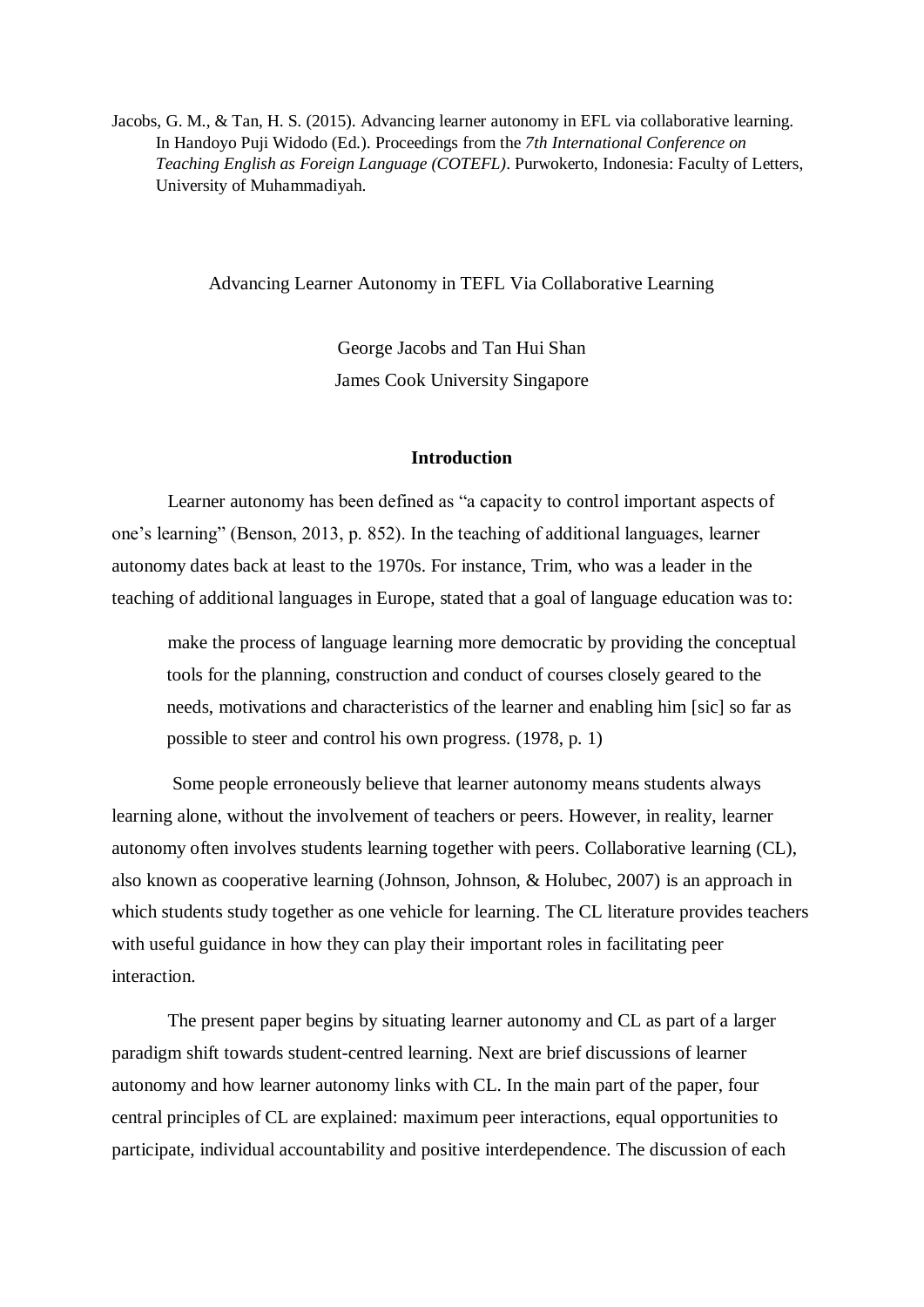principle includes what the principle involves, why the principle is important and how the principle can be implemented.

### **The Paradigm Shift Towards Student-Centred Instruction**

A key feature of the move in Education from Behaviourist to Cognitivist perspectives (Gardner, 1985) has been the paradigm shift away from teacher-centred instruction towards student-centred instruction (Farrell & Jacobs, 2010). In student-centred instruction, students play a more active role in shaping their own learning environments, including what and how they learn. Learner autonomy represents an important element of student-centred instruction. Paradigm shifts seldom occur smoothly or quickly, as they involve major adjustments in perceptions and practices. Thus, it comes as no surprise that many problems have been encountered in implementing learner autonomy and other student-centred practices.

Murphey (1998) proposed a five-movement journey which many students travel as they become more autonomous. These five overlapping and sometime co-occurring movements are socialization, dawning metacognition, initiating choice, expanding autonomy, and critical collaborative autonomy. The first movement – socialization - involves learners in feeling comfortable in the culture of their learning environment. Peer interaction can play an important role here. For instance, students might take part in teambuilding and classbuilding activities.

Murphey used the term dawning metacognition for the second movement toward learner autonomy. Here, students become aware of their own learning processes. Peer interaction can facilitate this awareness as students discuss with peers their emerging perceptions of their own thinking and learning. Furthermore, students can observe each other's unique approaches to learning. Teachers can facilitate this dawning metacognition by encouraging students to explain to each other how they arrived at answers, rather than merely sharing end products. Thinking aloud (Alhaisoni, 2012) offers one way for students to share their thinking.

The third movement towards learner autonomy is initiating choice. Of course, students make choices all the time about their learning, for instance, how much time they will spend on homework or whether they will do extensive reading in the additional language they are studying. However, students may not be accustomed to teachers giving them the formal power to make decisions. Some choices that students can make include selecting which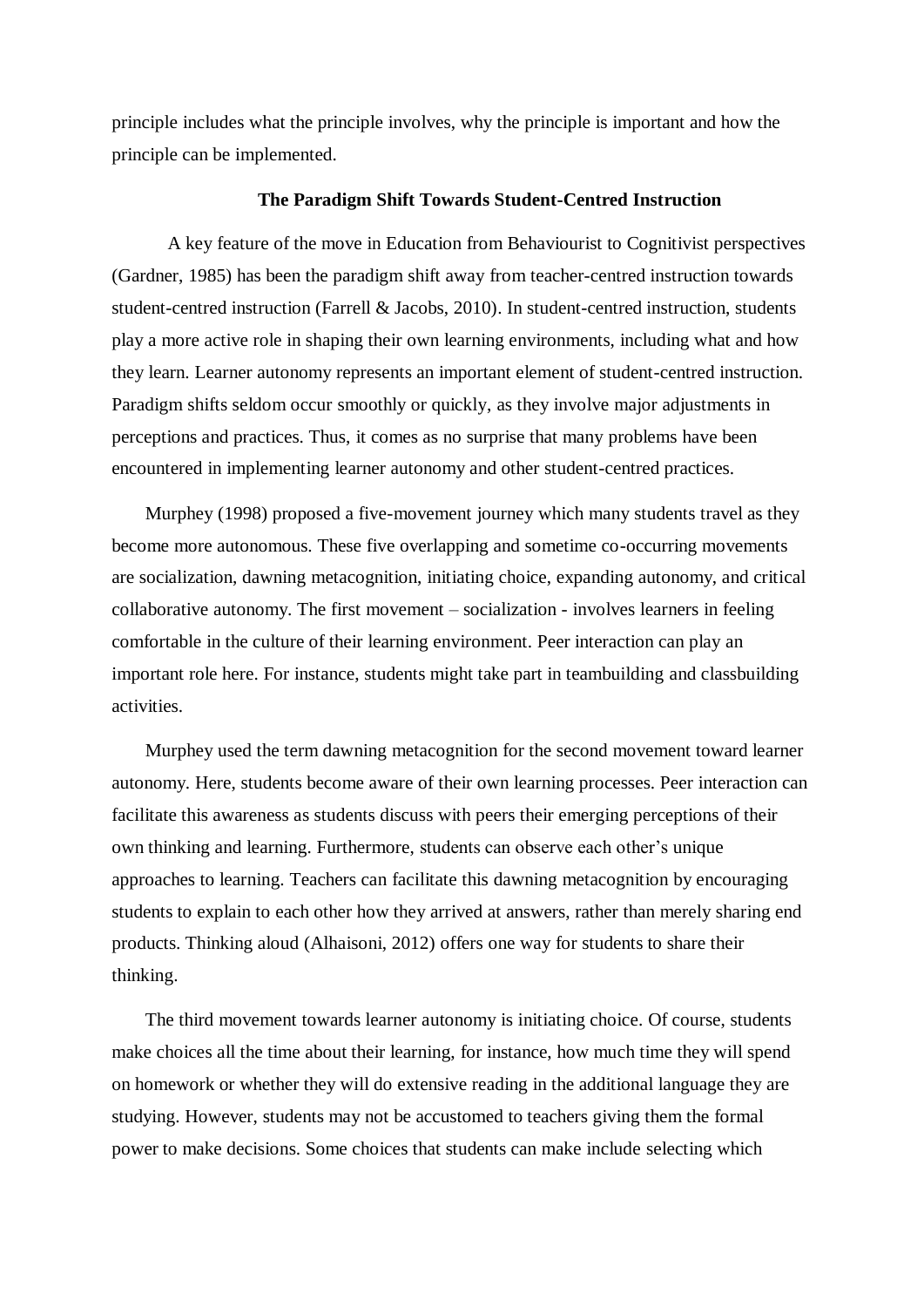learning activities to do from among a number of possible activities. Additionally, students can choose which roles to play and tasks to do within their learning groups.

The fourth movement, according to Murphey, that students make in their journey towards becoming autonomous learners – expanding autonomy - builds on the first three movements. Here, students take even greater control over their learning. For example, they can take part in self- and peer assessment, initiate their own learning activities inside and outside of class and provide feedback to teachers and other education professionals about how to shape instruction. As students take part in the movement of expanding autonomy, they are moving towards becoming life-long learners (Demirci, 2012) who contribute to communities of knowledge (Kevany & MacMichael, 2014).

Critical collaborative autonomy (Murphey & Jacobs, 2000) is Murphey's term for the fifth movement towards learner autonomy. In this movement, students recognise the dynamic tension between many benefits of collaboration, on one hand, and on the other hand, the need for each person to do their fair share in collective endeavours whilst maintaining what Murphey (1998, p. 28) called a "respectful interdependence". Critical collaborative autonomy represents a step outside the first four movements also because students extend their vision beyond empowering themselves or the members of their small group of peers to examining how they can use what they learn to benefit society more generally, especially the less powerful members of society.

# **Learner Autonomy and Collaborative Learning**

From the student-centred perspective, educators main role is to act as facilitators, as guides on the side. Student centred educators appreciate that, in the final analysis, students control their own learning. Palmer (1998, p. 6), writing about tertiary education, explained this point well:

I have no question that students who learn, not professors who perform, is what teaching is all about. ... Teachers possess the power to create conditions that can help students learn a great deal--or keep them from learning much at all. Teaching is the intentional act of creating those conditions.

Learner autonomy in TEFL contexts represents a significant manifestation of studentcentric education. Dickinson (1999, p. 2) defined learner autonomy as "an attitude to learning that the learner develops in which the learner is willing and able to make the significant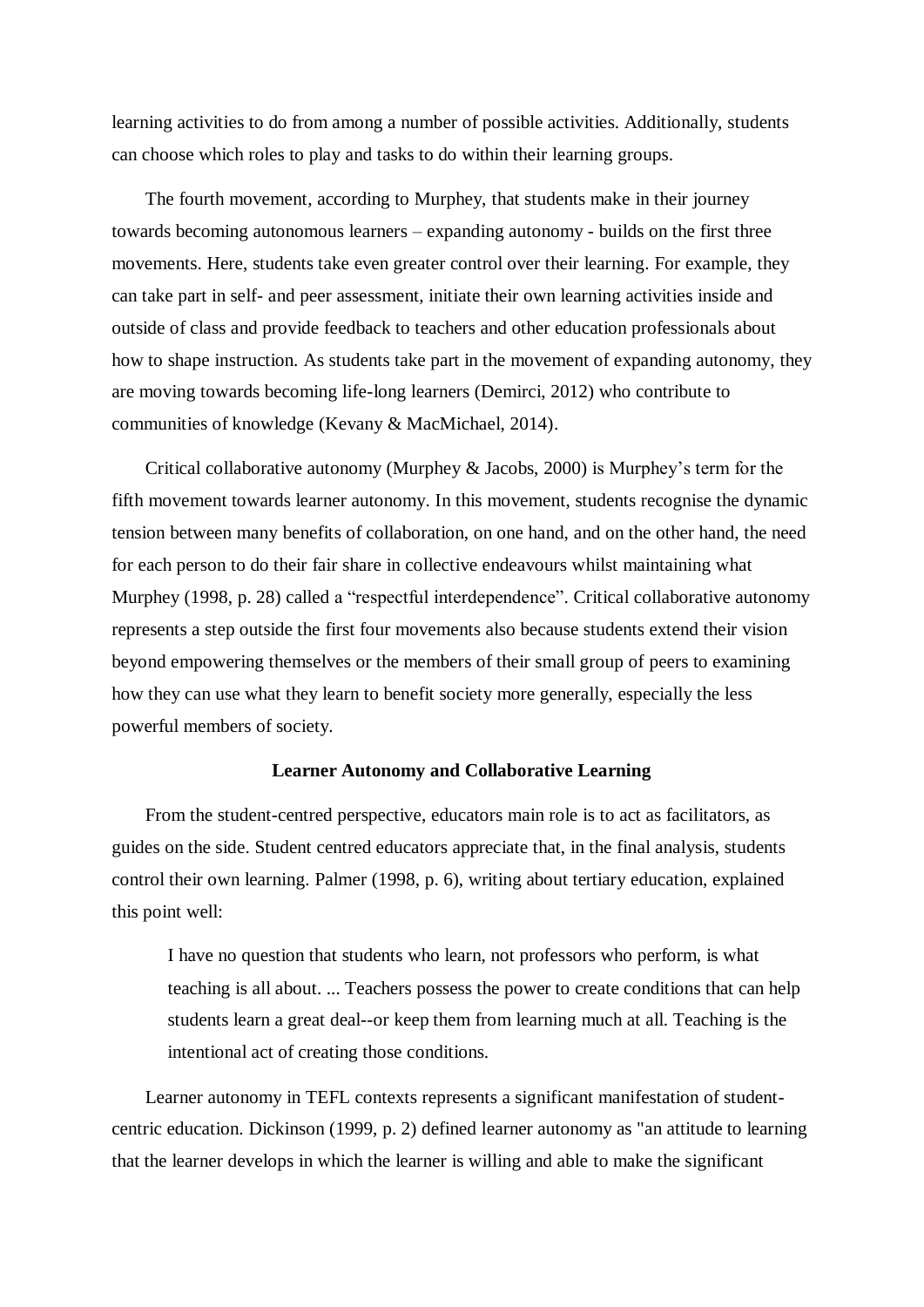decisions about her learning, ... ." Thus, in learner autonomy, students move away from dependence on teachers. Many books and articles of L2 (second language) instruction advocate learner autonomy, and student-student collaboration is one of the methods advocated for advancing learner autonomy. By collaborating with peers, students can become less dependent on teachers.

Student-student collaboration enjoys strong roots in learning theory. For instance, Vygotsky (1978) highlighted the social nature of learning and the role of language in this social learning. Collaboration provides a venue for such social learning. Furthermore, collaboration offers many benefits in many other areas of life, from music to the work world to the family (Heffernan, 2014; Johnson & Johnson, 2013; Kohn 1992). Collaboration among peers may be especially beneficial. Hartup (1992) posited a crucial role for peer interaction in the social and intellectual development of children, as well as to success in adulthood.

Peer collaboration in education can be very powerful. Indeed, a large body of research suggests that collaboration among students can lead to superior results on a wide range of cognitive and affective variables, including achievement, thinking skills, interethnic relations, liking for school, and self-esteem (Ibáñez, García Rueda, Maroto, & Kloos, 2013; Currently, Johnson, Johnson, & Stanne, 2000; Liang, Mohan, & Early, 1998; Slavin, 1995). Currently, a steady stream of research continues to investigate many areas of CL, as can be seen from a search of online databases and in the 'From the Journals' listings in the e-newsletter of the International Association for the Study of Cooperation in Education (IASCE) (IASCE, 2014).

Unfortunately, sometimes students may be reluctant to cooperate with peers (e.g., Matthews, 1992), just as similarly, students may be reluctant to become more autonomous (Little, 2007). Furthermore, the authors' own experience is that many teachers prefer only infrequent use of student-student interaction. Reasons for this unwillingness to make more frequent use of group activities (groups are defined here as consisting of between 2-4 students) include:

- (1) group activities necessitate time away from the direct dissemination of information by teachers;
- (2) students may mislead each other;
- (3) student groups may go off task; and
- (4) groups of students may function poorly, e.g., some students may not do their fair share, whereas others may attempt to hinder participation by groupmates.

# **Collaborative Learning Principles**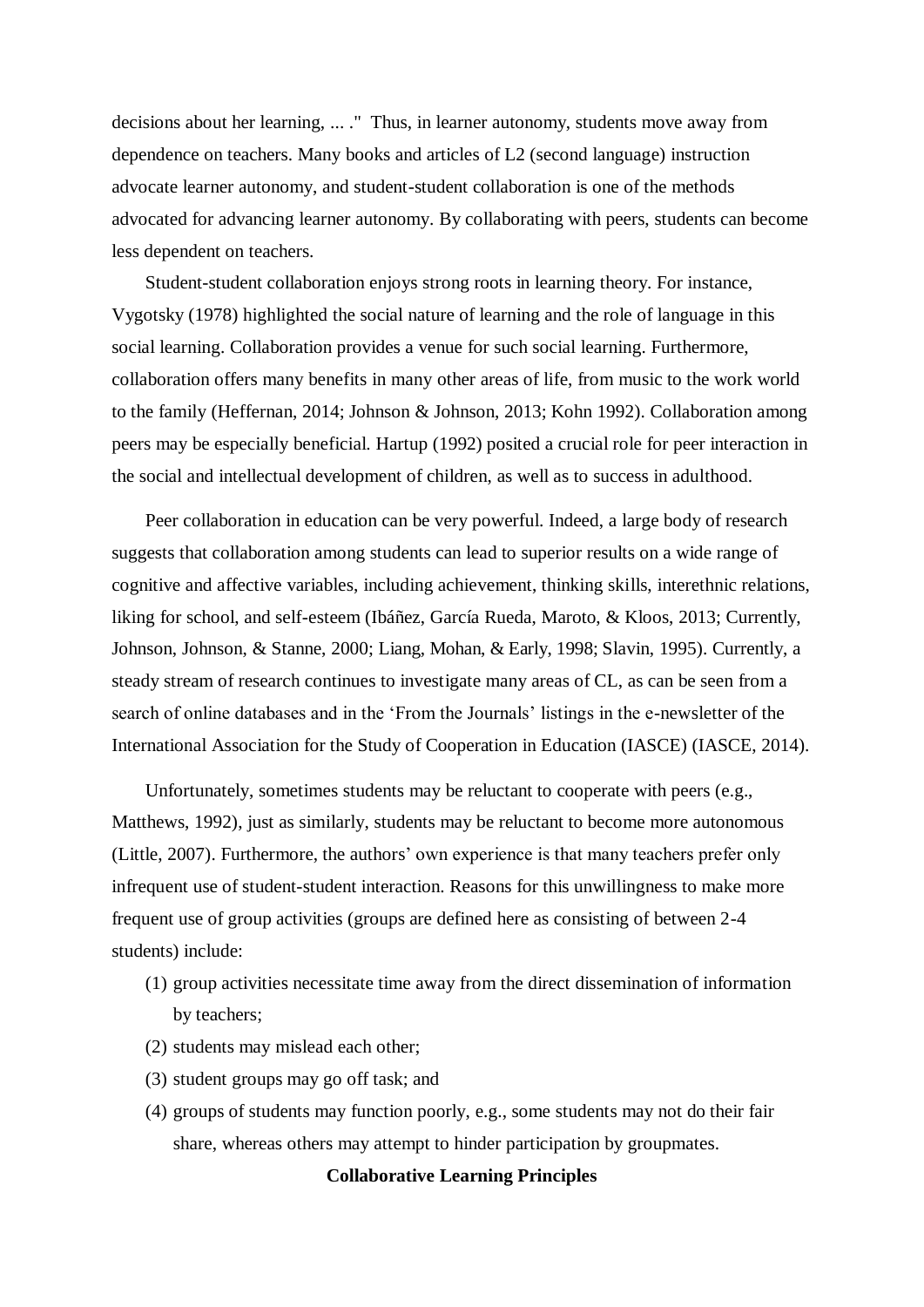Many principles have been developed to guide the implementation of CL in the teaching of TEFL and other additional languages (Jacobs & Kimura, 2013). Four of these principles are presented below: maximum peer interactions, equal opportunity to participate, individual accountability and positive interdependence. The discussion of each principle has three parts:

- (1) what the principle means
- (2) why the principle is important
- (3) how to implement the principle.

# **Maximum Peer Interactions**

**What the principle means.** The CL principle of maximum peer interactions has two related meanings. The first meaning encourages a greater quantity of peer interactions. When teachers address a class full of students, zero peer interactions are taking place, because in the context of school, teachers are not their students' peers. When one student speaks and the other students in the class listen, e.g., when a teacher calls one student to speak, one peer interaction is taking place, between that one student and their classmates. In contrast, when students collaborate in groups of two, three or four, many peer interactions are potentially taking place, e.g., in a class of 50 students, divided into pairs, 25 peer interactions are potentially taking place.

The second meaning of the maximum peer interactions concerns the quality of the peer interactions. When students use higher order thinking skills (Chiang, et al., 2013; Webb, et al., 2009), their interactions become richer in terms of learning, engagement and depth of processing (Järvelä, Hurme, & Järvenoja, 2011). In addition to the use of thinking skills, another indication of the quality of peer interactions involves students' use of collaborative skills, such as praising and thanking others, requesting and providing examples, listening attentively and disagreeing politely.

This emphasis on maximizing the quantity and quality of peer interactions does not mean that teachers should never talk to the class or never ask only one student to speak. Similarly, interactions among students in which they merely provide simple information, such as what is the next step in an activity, rather than engaging in higher order thinking, can also be valuable. Thus, the CL principle of maximum peer interaction does not call for exclusive use of peer discussions, nor does it call for students to only engage in higher order think or to always mobilize their collaborative skills. Instead, the principle encourages a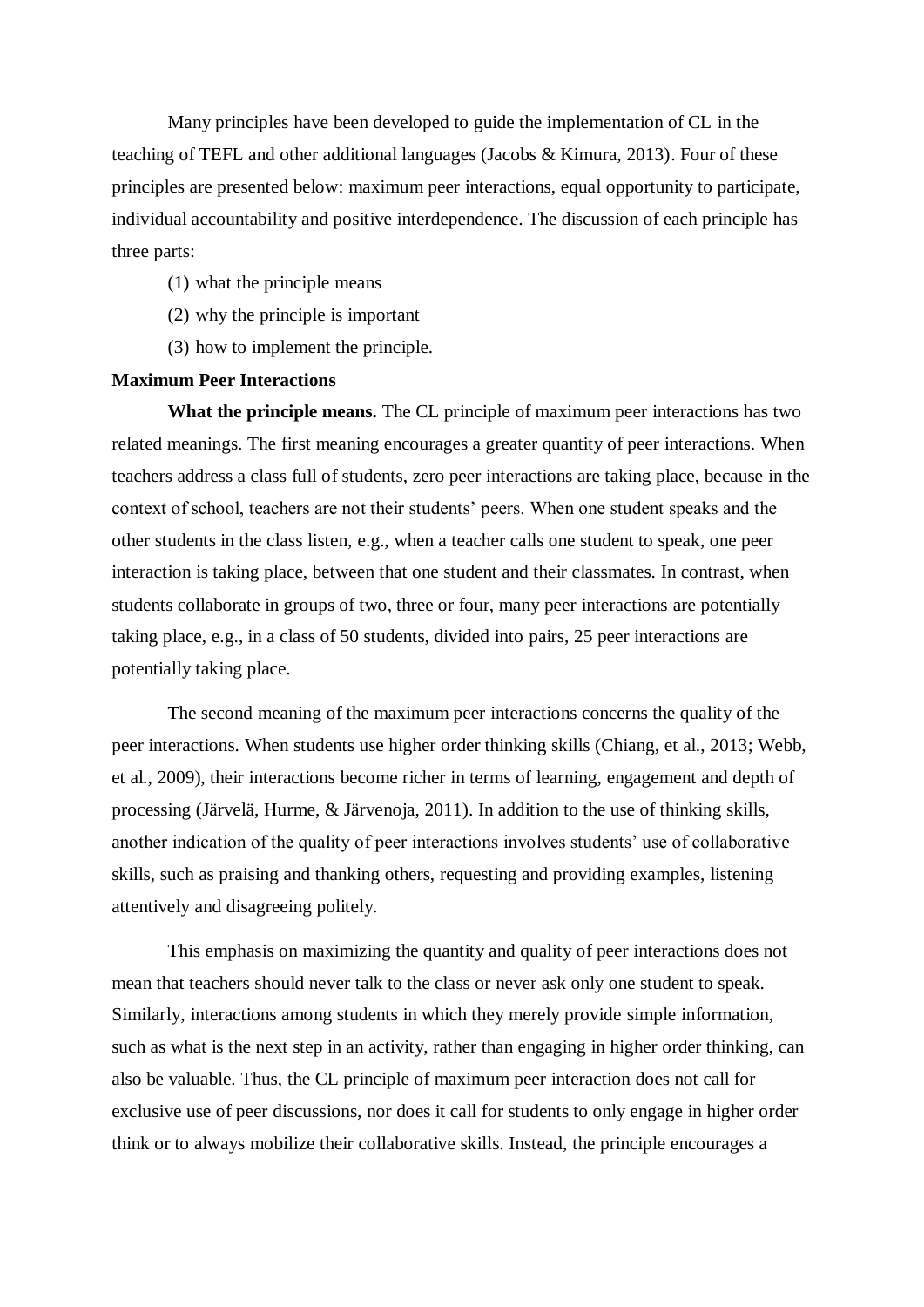greater role for small group discussions and for the use of higher order thinking and collaborative skills.

**Why the principle is important.** Learner autonomy for TEFL instruction fits well with the principle of maximum peer interactions because the principle involves students in the active shaping of their learning environments. The quantity aspect of the CL principle of maximum peer interactions seeks to increase students' activity level. The quality aspect seeks to enhance students' thinking (Kuhn, 2015). Higher order thinking may not only contribute to short-term learning, but may also empower students to be more active and discerning shapers of their own learning and of the wider world in which they are citizens. The collaborative skills element of quality peer interactions also contributes to greater learning (Gillies, 2007), as well as making learning a more pleasant process.

**How to implement the principle.** The quantity aspect of the CL principle of maximum peer interactions can be fostered by encouraging students to interact in small groups. For example, groups of four allow students to work in pairs, which may result in the largest number of peer interactions. At other times, the two pairs can combine to form foursomes, thereby bringing the knowledge and experiences of two more people into the learning circle of each of the pairs. In a similar vein, when groups of four have finished a task, rather than one group at a time sharing with teachers and the entire class, groups or group representatives can move to other groups and share with those other groups. In this manner, multiple peer interactions continue to take place.

## **Equal Opportunity to Participate**

**What the principle means.** The CL principle of equal opportunity to participate addresses the problem of one or more group members dominating the group, thereby restricting the participation of their groupmate(s).

**Why the principle is important.** Students whose participation is restricted by groupmates are deprived of opportunities to exercise control over their own learning, as their learning options are fettered. Such restriction of access to peer interaction can occur for many reasons, one of the most important reasons being that students may misunderstand the purpose of groups. Students in TEFL environments too often take a short term view, focusing on the task before them and losing sight of long-term learning objectives. Students may not understand that in CL, the goal is not the immediate task, such as answering a set of questions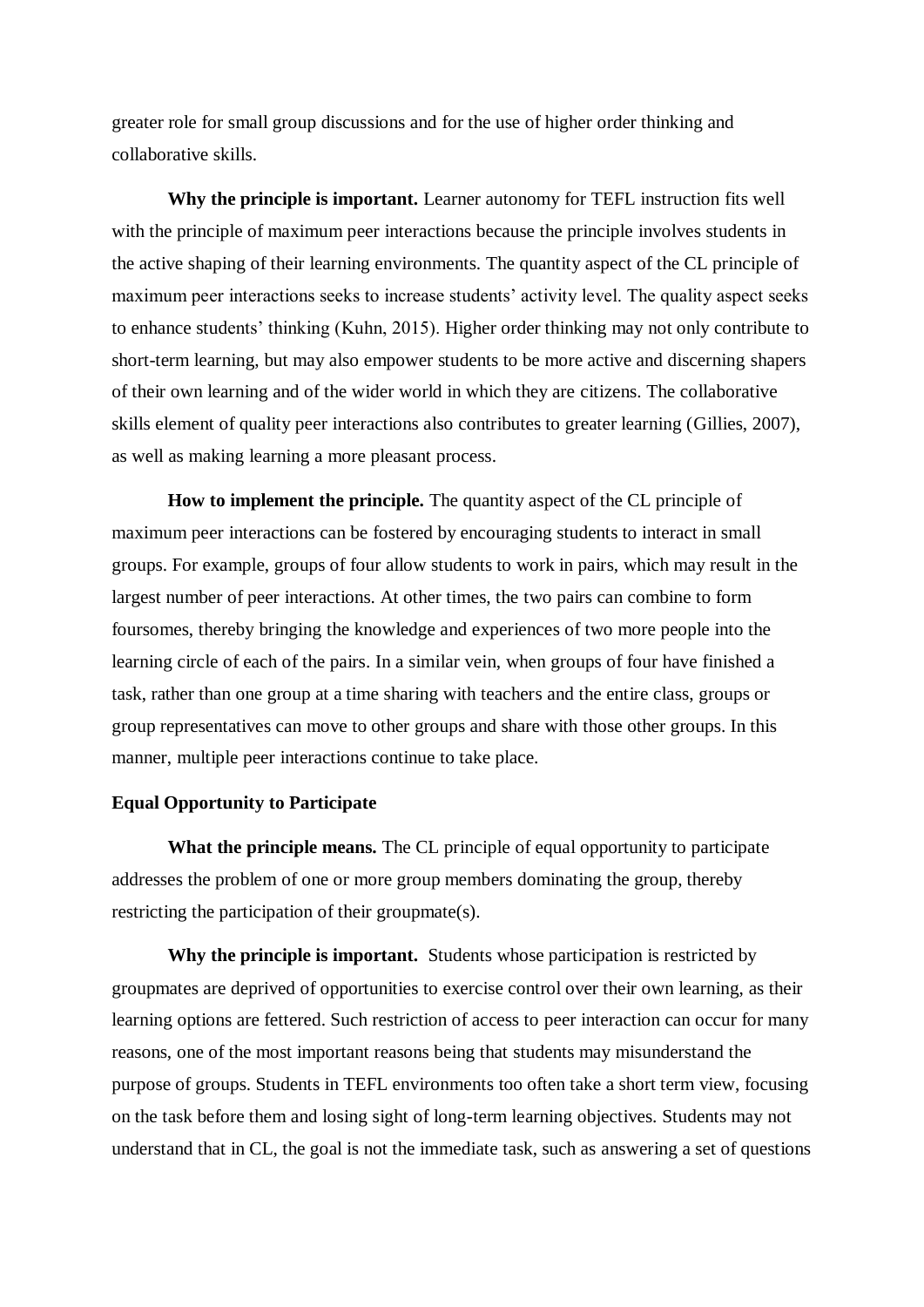that accompany a reading passage. Instead, the group's goal should be the learning of all group members.

When some students are excluded from the group interactions, those students may learn less and enjoy less. At the same time, the rest of the group members lose the benefits of interacting with the excluded person(s). For instance, if excluded group members are less proficient at the task the group is undertaking, the other group members miss out on peer tutoring opportunities they would have had if everyone had been included.

**How to implement the principle.** CL offers more than 100 ways for students to organise their interaction. These interaction scripts are designed to facilitate CL principles. For instance, in Circle of Writers (One at a Time) (Jacobs, Power, & Loh, 2002), each group has one piece of paper or one electronic device, and each member takes a turn to write, while partners can give assistance and feedback. For instance, each group can create a mindmap to summarise and elaborate on a text they have read or an experience they have had. In Circle of Writers (One at a Time), the group creates a single mindmap (Buisine, Besacier, Aoussat, & Vernier, 2012). As the mindmap is being created, group members take turns in the construction. To further emphasise the need for everyone to have opportunities to participate, each student can write in a different colour. Later, teachers call on group members at random to report to the class or another group on what their group has created.

# **Individual Accountability**

**What the principle means.** While the CL principle of equal opportunity to participate seeks to provide chances for all group members to play important roles in their groups, the principle of individual accountability seeks to put pressure on students to do their fair share in the groups. In other words, students have pressure to contribute what they can to the learning of their group members. If instead of feeling individually accountable, some students become freeloaders, group morale may suffer, and students may come to dislike group (Johnson, Johnson, & Holubec, 2007).

**Why the principle is important.** Learner autonomy and individual accountability fit well together. Learner autonomy in TEFL encourages students to take an active role in their own learning. Individual accountability might be seen as taking this a step further, with students also playing a role in the learning of their peers. By participating actively in their groups, both in terms of doing activities and in terms of shaping those activities, students help themselves and peers.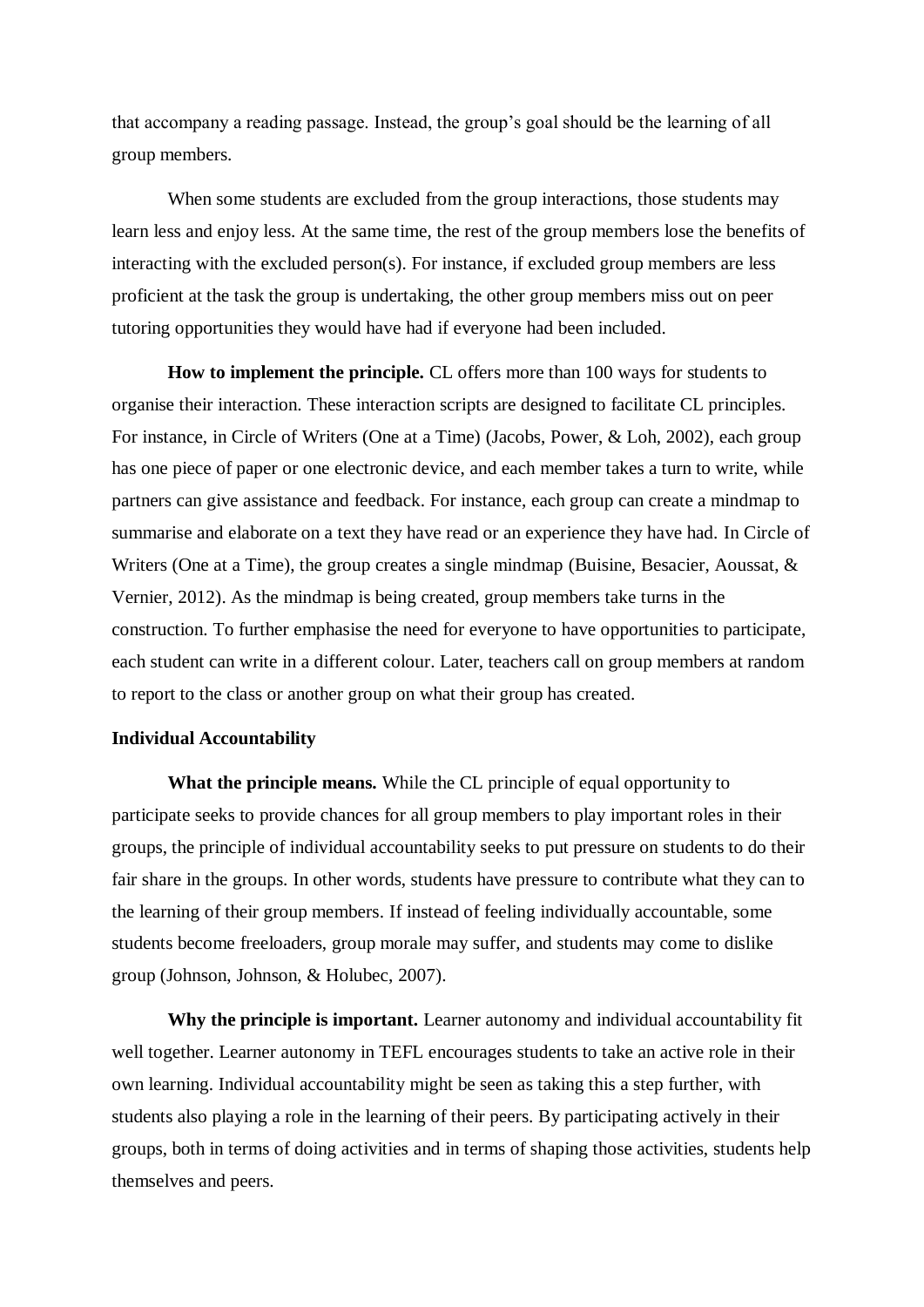**How to implement the principle.** The CL literature offers many ideas for promoting individual accountability. For instance, when doing projects, groups can create rosters to record who has agreed to do what and when, and to monitor if it is done. Then, peers can take part in assessing their groupmates when group assessment is used, and other times, individual assessment can be used, or group and individual assessment can be combined.

Another way that teachers can promote individual ability arises after groups have worked together on a task. Too often, teachers call on a group, and the group chooses who will represent the group. Such a practice makes it too easy for some students to hide, to avoid preparing themselves to present and to avoid helping groupmates prepare. However, if teachers randomly call a group member, this encourages everyone to be ready and to help their group members to be ready.

## **Positive Interdependence**

**What the principle means.** Positive interdependence represents a feeling students have that their outcomes are positively correlated with the outcomes of their CL partners, i.e., group members believe that whatever benefits one of their groupmates benefits all the others, and what hinders one hinders all the others. Thus, when students feel positively interdependent, they bring to life the motto of the Three Musketeers "All for one; one for all". While, on one hand, the principle of individual accountability puts pressure on group members to contribute their fair share to the group, on the other hand, the principle of positive interdependence offers support from the group.

**Why the principle is important.** As noted earlier, learner autonomy is not mainly about individual students going off by themselves to learn, although learning alone can be one important mode of learning. Instead, learner autonomy represents students choosing how they want to learning from a range of options. Cohesive groups, in which members collaborate towards the benefit of all, present students with what could potentially be an attractive option for learning. Furthermore, feeling positively interdependence with others motivate students to learn, because they are learning not just for themselves but also for the benefit of their fellow group members.

**How to implement the principle.** CL has developed many means of encouraging students to feel positively interdependent with their peers. One good first step is for groups to have a clear group goal. For instance, in the CL script 'Everyone Can Explain', students work together on a task offered by their teachers, such as answering a set of discussion questions.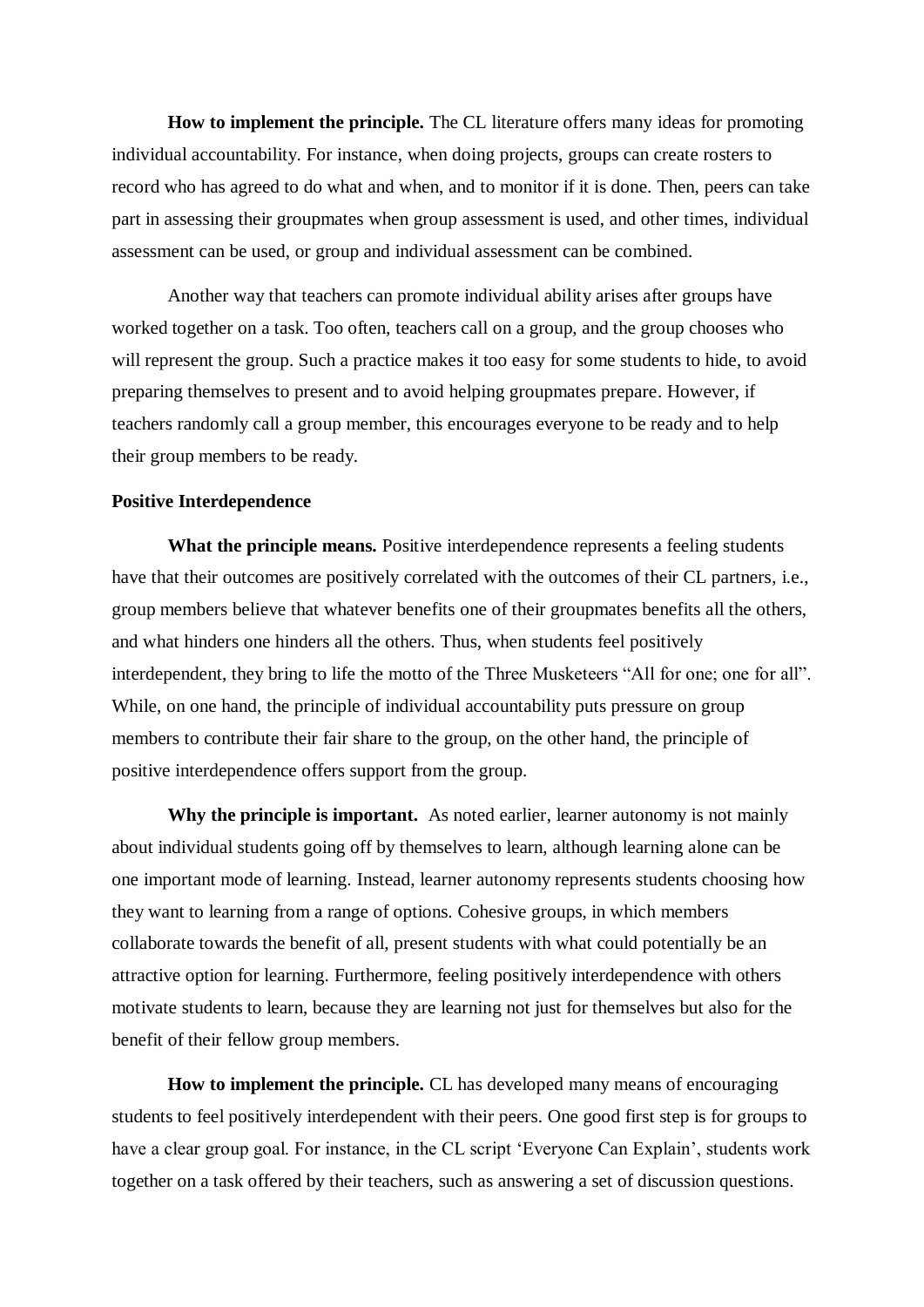As students work together on the questions, they have the goal that all group members will be able to give and explain their group's responses.

In addition to group goals, one of several other means of encouraging groups to feel that they all sink or swim together is for each group member to have different resources. For example, each group member could be given different materials on the same overall topic or they could go online to find materials by themselves. Then, students take turns to teach their unique information to their groupmates. Afterwards, students individually take a quiz or do an assignment which requires information from all the subtopics (Aronson, 2015). An example of a topic would be vegetarians, with subtopics being different reasons why some people choose to follow vegetarian diets, such as to promote human health, to reduce environment destruction, to show kindness to nonhuman animals and to make food resources available to the hundreds of millions of people who do not have enough to eat.

## **Conclusion**

This paper reviewed some of the rationale for learner autonomy, some of the movements students take towards becoming more autonomous learners, links between learner autonomy and collaborative learning (CL) and principles of CL that can help students learn together more affectively as they become more autonomous. Geary (1998, p. 1) put it well by stating that students can go, "From dependence toward independence via interdependence". Similarly, Harmer (1998, p. 21) emphasized the close connections between learner autonomy and student-student collaboration when he stated:

[Group activities] give students chances for greater independence. Because they are working together without the teacher controlling every move, they take some of their own learning decisions, they decide what language to use to complete a certain task, and they can work without the pressure of the whole class listening to what they are doing. Decisions are cooperatively arrived at, responsibilities are shared.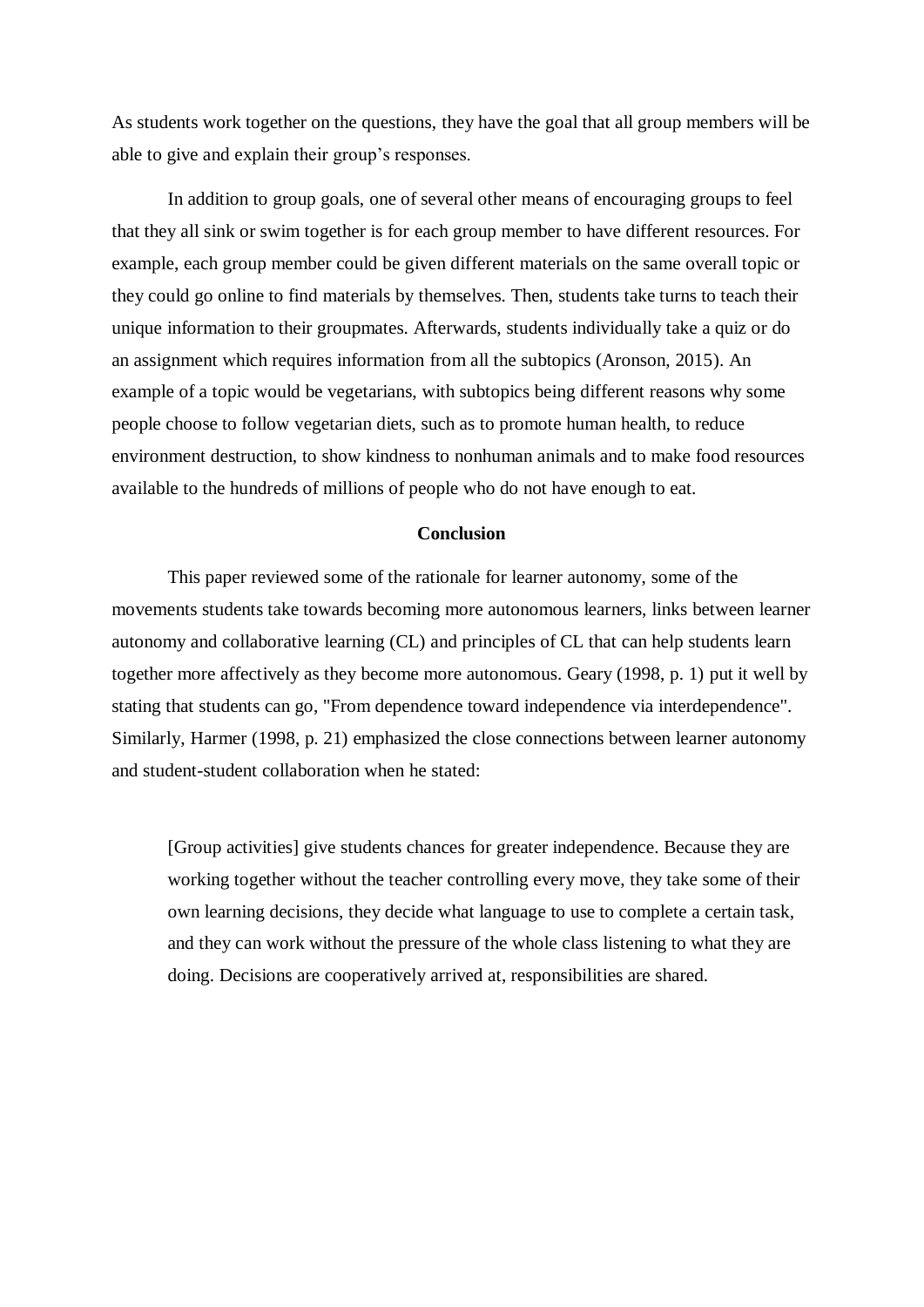#### References

- Alhaisoni, E. (2012). A think-aloud protocols investigation of Saudi English major students' writing revision strategies in L1 (Arabic) and L2 (English). *English Language Teaching, 5*(9), 144-154.
- Aronson, E. (2015). *The jigsaw classroom*. Retrieved from [https://www.jigsaw.org.](https://www.jigsaw.org/)
- Benson, P. (2013). Learner autonomy. *TESOL Quarterly*, *47*(4), 839-843. Doi:10.1002/tesq.134
- Buisine, S., Besacier, G., Aoussat, A., & Vernier, F. (2012). How do interactive tabletop systems influence collaboration? *Computers in Human Behavior*,*28*(1), 49-59.
- Chiang, V. C. L., Leung, S. S. K., Chui, C. Y. Y., Leung, A. Y. M., & Mak, Y. W. (2013). Building life-long learning capacity in undergraduate nursing freshmen within an integrative and small group learning context. *Nurse Education Today, 33*(10), 1184- 1191. doi: 10.1016/j.nedt.2012.05.009
- Demirci, F. (2012). Socrates: The prophet of life-long learning. *Procedia-Social and Behavioral Sciences*, *46*, 4481-4486.
- Farrell, T. S. C., & Jacobs, G. M. (2010). *Essentials for successful language teaching*. New York, NY: Continuum.
- Gardner, H. (1985). *The mind's new science: A history of the cognitive revolution.* New York, NY: Basic Books.
- Geary, W. T. (1998, April). *From dependence toward independence via interdependence*. Paper presented at the annual meeting of the American Educational Research Association, San Diego, CA.
- Gillies, R. M. (2007). *Cooperative learning: Integrating theory and practice*. Thousand Oaks, CA: Sage Publications.
- Harmer, J. (1998). *How to teach English*. Harlow, Essex, United Kingdom: Addison Wesley Longman.
- Hartup, W. W. (1992). *Having friends, making friends, and keeping friends: Relationships as educational contexts*. (ERIC Document Reproduction Service No. ED 345 854)
- Heffernan, M. (2014). A bigger prize: How we can do better than the competition. New York, NY: PublicAffairs.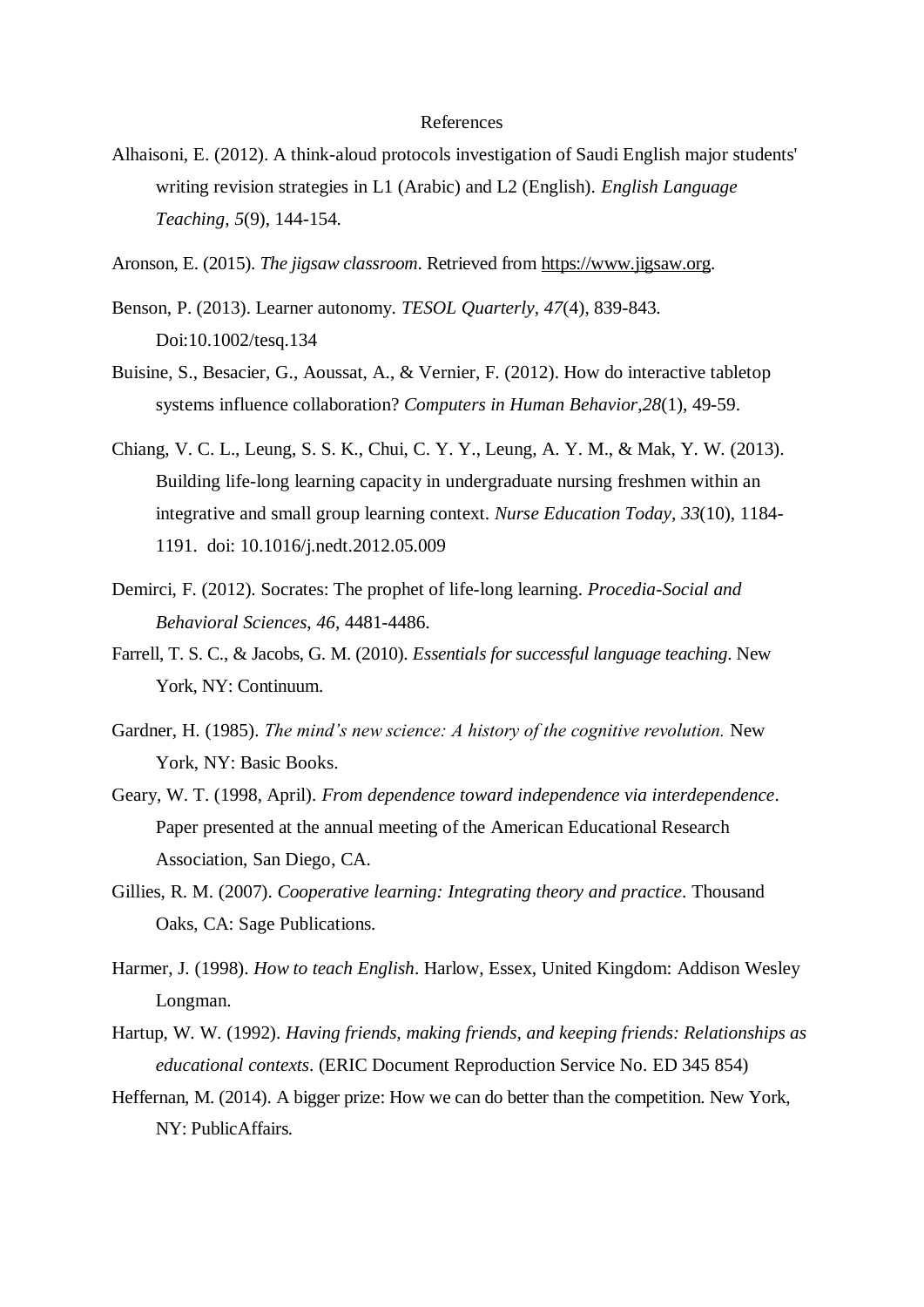- Ibáñez, M. B., García Rueda, J. J., Maroto, D., & Kloos, C. D. (2013). Collaborative learning in multi-user virtual environments. *Journal of Network and Computer Applications*, *36*(6), 1566-1576.
- Jacobs, G. M., & Kimura, H. (2013). *Cooperative learning and teaching*. In the series, *English language teacher development*. Alexandria, VA: TESOL (Teachers of English to Speakers of Other Languages).
- Järvelä, S., Hurme, T. R., & Järvenoja, H. (2011). Self-regulation and motivation in computer supported collaborative learning environments. *Learning across sites: New tools, infrastructures and practices.* London, United Kingdom: Routledge.
- Johnson, D. W., & Johnson, F. P. (2013). *Joining together: Group theory and group skills* (11th ed.)*.* Boston, MA: Pearson.
- Johnson, D. W., Johnson, R. T., & Holubec, E. J. (2007). *Nuts & bolts of cooperative learning* (2<sup>nd</sup> ed.). Edina, MN: Interaction Book Company.
- Johnson, D. W., Johnson, R. T., & Stanne, M. B. (2000). *Cooperative learning methods: A meta-analysis.* Minneapolis, MN: University of Minnesota.
- Kevany, K. M., & MacMichael, M. (2014). Communities of knowledge and knowledge of communities: An appreciative inquiry into rural wellbeing. *Gateways: International Journal of Community Research and Engagement, 7*(1), 34-51. doi:10.5130/ijcre.v7i1.3392
- Kohn, A. (1992). *No contest: the case against competition* (2nd ed.). Boston, MA: Houghton Miflin.
- Kuhn, D. (2015). Thinking together and alone. *Educational Researcher, 44*, 46- 53. doi:10.3102/0013189X15569530
- Liang, X., Mohan, B. A., & Early, M. (1998). Issues of cooperative learning in ESL classes: A literature review. *TESL Canada Journal,* 15(2,) 13-23.
- Little, D. (2007). Language learner autonomy: Some fundamental considerations revisited. *International Journal of Innovation in Language Learning and Teaching*, *1*(1), 14-29.